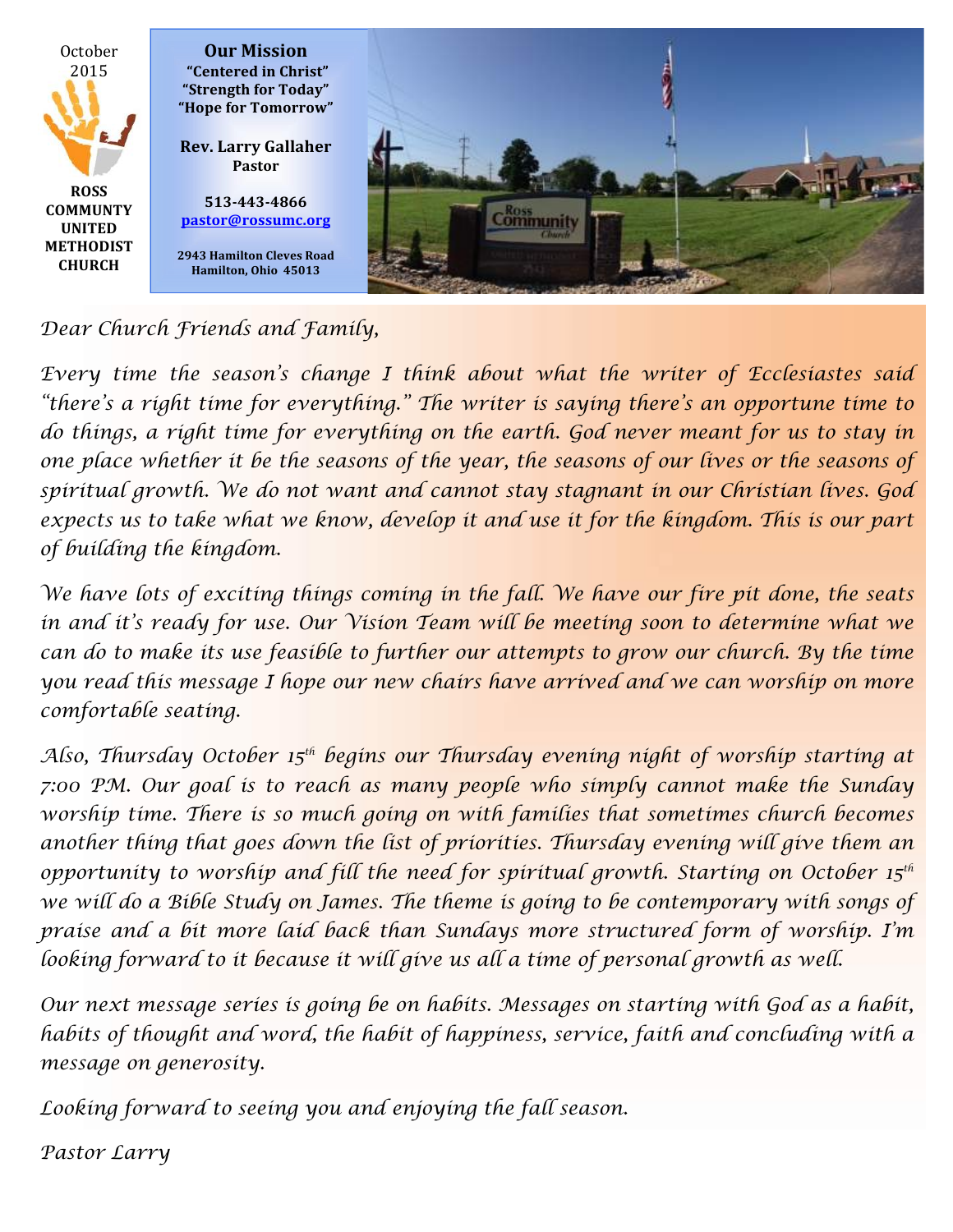**SUNDAY MORNING SCHEDULE**  $+$ 

**Sunday School**  $9:15 - 10:00$ *(For All Ages)*  $+$ **Fellowship**  $10:00 - 10:30$  $\div$ **Church Service** 10:30 *(Children's Church 1st & 2nd Sunday's during summer)*

#### **"Prayer Shawl Ministry"**

**Please spread the word: ------**If anyone has a family member, friend, etc. that is gravely ill, please let me know in the Sunday service, or email me at www.carolfarmer90@yahoo. com. Also contact me for more information. This program is 100% voluntary, and the Church has not spent a penny. We can also use more volunteers. Have a great day in the Lord.

*Submitted by Carol Farmer*

# Information Page

### **CONTACTS**

| Pastor:                              |              |  |
|--------------------------------------|--------------|--|
| Rev. Larry Gallaher                  | 513-443-4866 |  |
| Lay Leader:                          |              |  |
| Jim Rechel                           | 513-521-5223 |  |
| Lay Leader:                          |              |  |
| Wes Flannery                         | 513-896-6124 |  |
| Church Council                       |              |  |
| Phil Brown                           | 513-868-2338 |  |
| <b>Trustees</b>                      |              |  |
| Jim Lynch                            | 513-737-9998 |  |
| <b>Sunday School Superintendant:</b> |              |  |
| Sandy Hogeback                       | 812-593-2984 |  |
| Music Director:                      |              |  |

**Pianist**: Lori Campbell 513-863-1421 **Cornett**: Karen Auffinger 513-738-5225 **Drums**: Chip Schoepf 513-738-8105 **Nursery Attendant**: *(Ages birth through four years)* Robin Montgomery 513-892-2295 **Prayer Chain**: Vicky Foster 513-738-3748 **Newsletter**: Phil Brown 513-868-2338

**Visit the Ross Community United Methodist Church web page at: http://www.rossumc.org/**



to rcumcnewsletter@gmail.com if *you would prefer to receive your issue of The Ross Community United Methodist Church Newsletter by e-mail.* 

*Thank You, Editor*

# **COMMUNION**



If you are **home bound** and would like to **receive communion** please contact the church office at  $(513)$  868-2923. Rev Larry Gallaher, Lay Leader Jim Rechel or Lay Leader Wes Flannery will return your call.

**MONTHLY MEETINGS**  $\ddagger$ **United Methodist Women Second Tuesday of the month** *@ 10:00 a.m.*  $\ddagger$ **Trustees - Nurture & Missions** *First Tuesday of the month @ 6:30 p.m.*  $\ddagger$ 

# **Church Council**

**Second Monday of the month** *@ 7:00 p.m.*  $\ddag$ 

### **United Methodist Men** Last Saturday of the month *@ 8:00 a.m.*

## **ALTAR FLOWERS**



**We pray that you enjoy** the **beautiful flower bouquets on** the

**Church Altar on Sunday mornings.**

If you wish to have special flowers to **commemorate** or in **memory** of a special **occasion** or **person please contact Debbie Gilman @ 513-923-9457**  at least two weeks prior to the date you wish the **special flowers to be** 

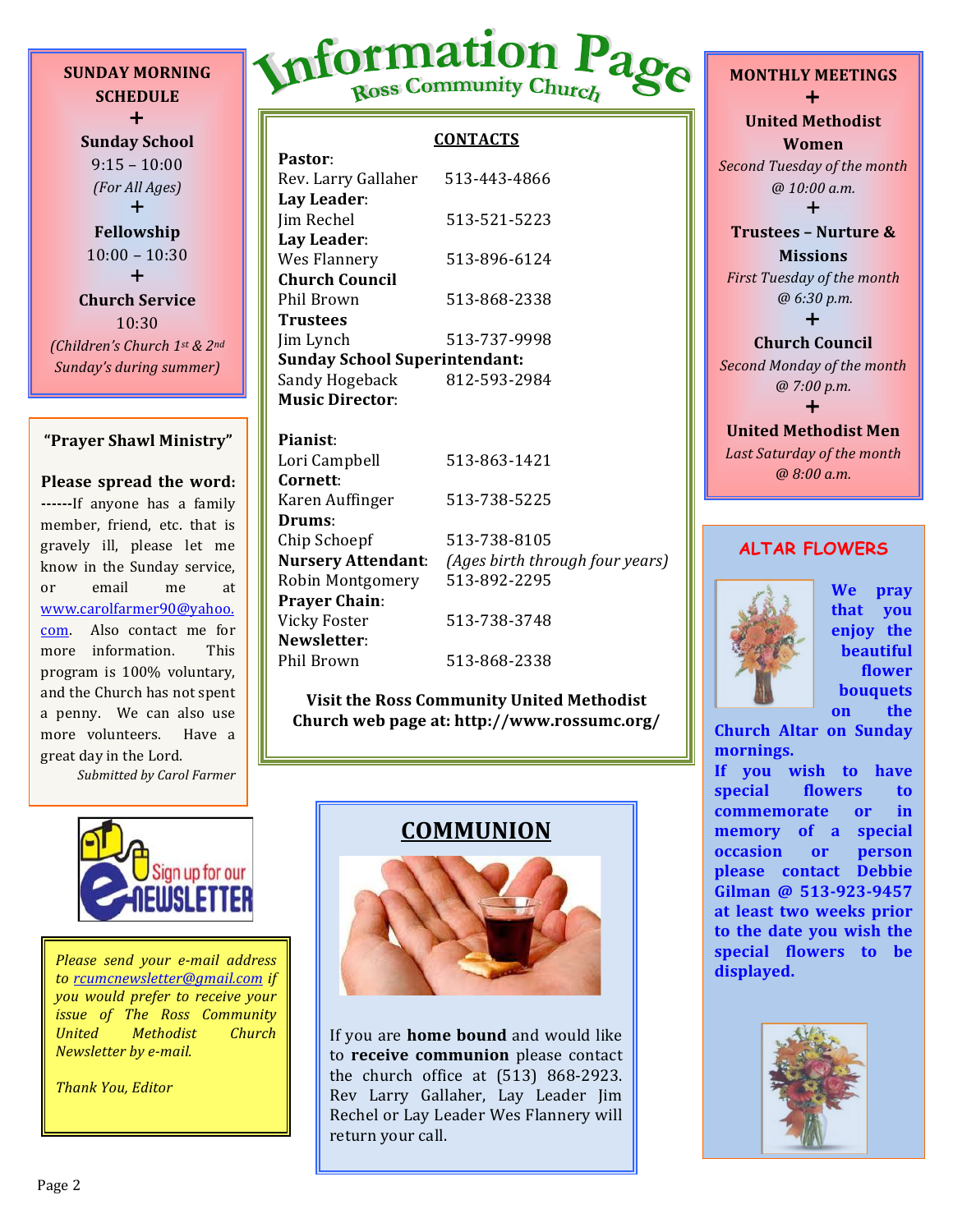## **Items from corner stone 2008**

See if this 4. or dellarge still write a della! Jam + Reva Denney **ELL'OLASTRERINATIONELLE DE L'ANNE** THE UNITED STATES OF AMERICA E56705603E  $\frac{L}{L}$  5 E56705603E 5 There Loudedo Cabril **DEALER ONE DOLLAR OF AN** Youth Group May 2008 a candy mixt crab. apple tree was received as a gift from Margaret Bochly. It's planted on the nouth side of the area between our facking lot and 128. It's approximating 6' ander Botting and Bus toll. Kottwage planted the tree. andy supplied the June 2008 We're joining with Venice Presbyteman Cheereck to support their VBS with valunteers from one cheerch this year Alopefeely some of our children will attend. Just how for have use come at the time of the unearthing of

This time causele here.<br>Hage we're still here.<br>on lexa. She Kottman's

9/28/08 Sallon a  $83.69$ Jas Iallon of Wilk  $43.49$  $CD$ \$15.00  $DVD$  $879.99$ Vewspaper 75° Sunday \$1.50 Cable \$39.99 - Digital \$99.99 Holisters Jeans tobo.00 Shores N. Ke \$60.00-\$189.99 Cell Plones > \$60-\$250 Wendy's Cheeseburger 994 Bingals Record 0-4 as of 9/28/08 Danevan J. Cleightan<br>globe: Preshman<br>gallon of gas: #3.69<br>I'm nat muolued in School Activities

In ten years I see myself it !!<br>in cattere studying to be alawyer

 $height:510 weight:186$ 

Taylor Rechel

 $Age:16$ 

anade! Junior At St. Xawier<br>Activities: I sing and I play

In 10 years I will hopefully<br>be in the FBI or a police

Sara Winsted &

 $A$ ge: 11

made, Ch

 $-\frac{1}{100}$  $$ here [1] be then no services in dance College

 $V$ cight $1/$ hight 5'6"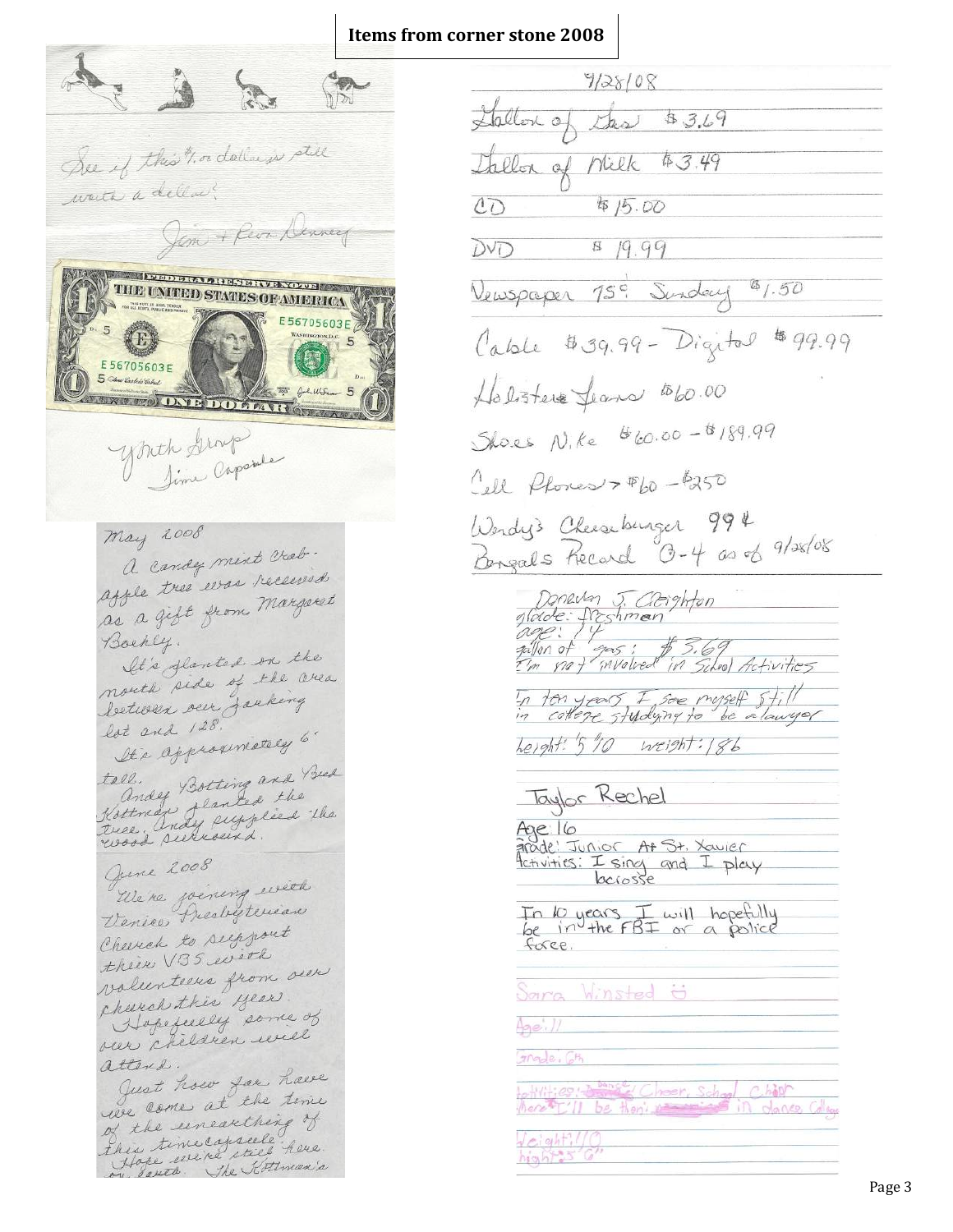# **United Methodist Women**



*Submitted by Judy Creasy*

The women will have a morning meeting on October **13th in Church at 10:00AM.** At the September meeting we **decided to have "A Cookie** 

**Christmas" dinner on Tuesday evening,**  December 8<sup>th</sup>. The whole church will be **invited to attend the evening dinner and** program. Please watch for more details.

The "Thirty-One" bags party will be on Saturday, October 31, at 1:00PM. Books will be available in October, to help to **start thinking about what kind of totes you are going to need for holiday gifts and** for yourself.

**Please keep trying to help Carol Farmer by** crocheting Prayer Shawls or by donating yarn for the Shawls. Also remember to continue bringing your old **eveglasses to church.** 

The next meeting will be on November **10th in the church at 10:00AM.** 





A great big THANK YOU and a GOD BLESS YOU for making the Fiesta and Concert a wonderful success. As usual the guests were made welcome and part of the family. The food was good; Sarah is an excellent Chef and the entertainment was Up Lifting and Top Notch.

A special thanks to those who pitched in and helped tear down to get ready for Sunday. Special shout outs to Pastor Larry, Wayne and Linda Estep and Lori Campbell. We have to mention thanks to our Family. Linda and I are blessed beyond measure. Praise be to God and his children. 

All our love, Linda and Debbie

## **Pictorial Directory**

We are presently preparing to do a Church Pictorial Directory. Tentative dates are November 16 and 17, (Monday and Tuesday).

We will schedule appointments for the photograph sessions and you will have the opportunity to view them immediately following. As in the past, everyone will receive a free 8 x 10 portrait and **the opportunity to purchase more.** These will make nice Christmas gifts for family and friends.

More information will follow as we make final arrangements. Please keep these dates in mind. We hope everyone will participate making it easier to get to know each other. Anyone wishing to assist in **the process;** please contact Jan Gump, Judy Kottman or Pastor Larry.

6 Addy Rheinfrank 6 Sharon Mortimer 7 Tim Zecher

tober

7 Jo Anderson

14 **Jeanine Biggs** 21 Sandy Hogeback 24 Robin Montgomery

25 Don Rechel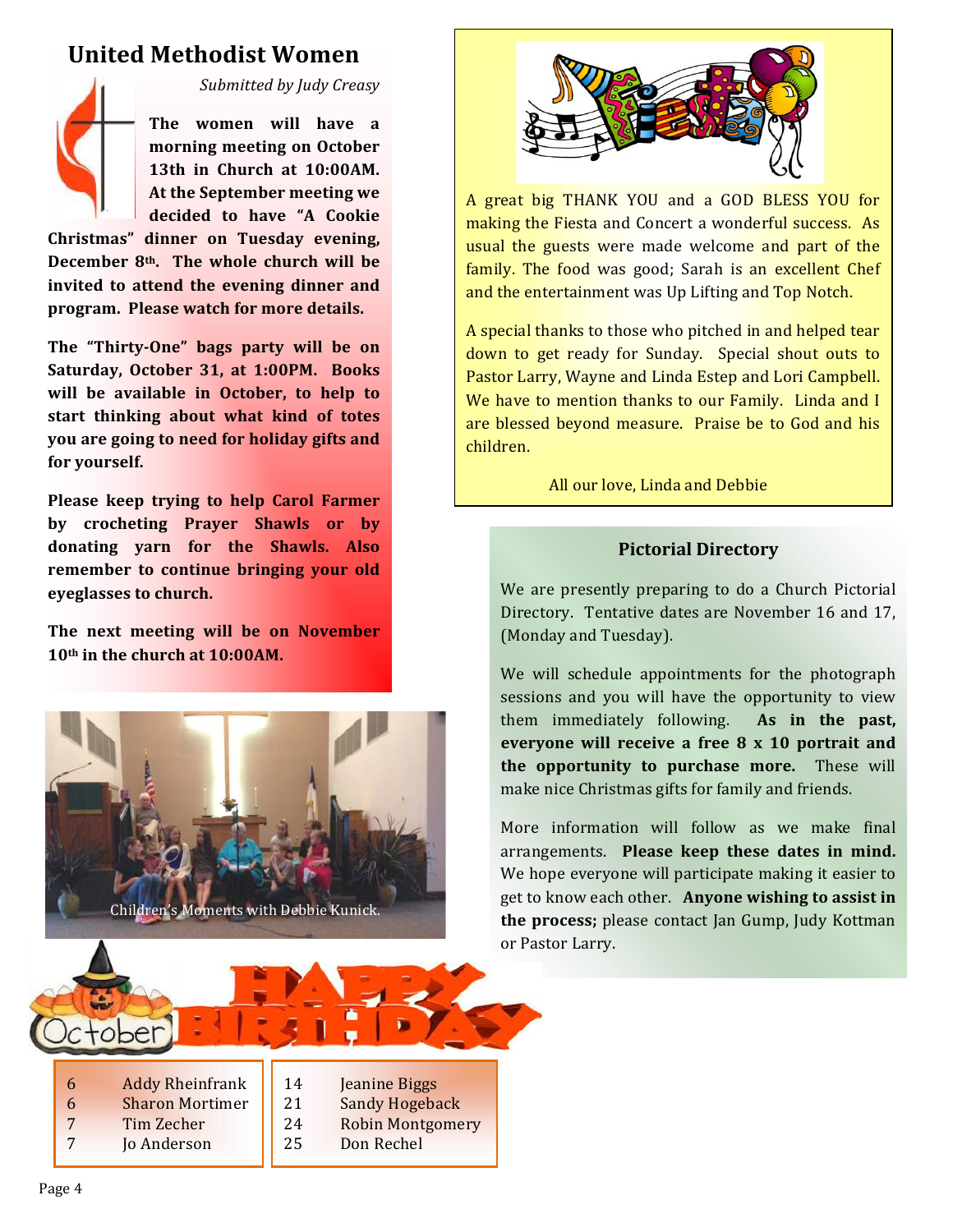The below was written by an 8-year old who lives in Chula, *California.* He wrote it for his third grade homework assignment 'explain God'. I wonder if any of us could have *done as well?*

#### **Explanation of God**

"One of God's main jobs is making people. He makes them to replace the ones that die, so there will be enough people to take care of things on earth. He doesn't make grownups, just babies. I think because they are smaller and easier to make. That way He doesn't have to take up His valuable time teaching them to talk and walk. He can just leave that to mothers and fathers."

#### **CONTINUING PRAYERS**

Continuing prayers for the vision of Ross Community United Methodist Church; Our Church Family; our President, our nation and our military personnel; Pastor Larry and Cindy; Pastor John and Lisa; Pastor Kyle and Karen; Pastor Grant and Ann; Bev Papet; Gary Brown & Larry Brown brothers of Phil): Vicki Hilton; Steve



Jacobs; Jake Phelps and family; Jo and Randy Anderson & great grandson Tyson and family; Don and Annette Hegner; Earl Whirls; Betty Merz & family; Prentice Family; Tim Zecher; Tari Halcomb; Leslie Fisher; Melissa Schoepf; Niederman & Conrad Families and; AJ Pittman and family; Denzil Burch and Dick and Jan Stewart and family.

*If you know of additions or deletions, please see or call Vicky Foster* @ 738-3748. Provide your e-mail address to Vicky for the e-Prayer Chain.



- 7 Terry & Kathy Merz
- 19 Doug & Nancy Beckman
- 20 Dave & Judy Wilson

## **Hymn #365**

This is too funny  $-$  but I suspect the minister didn't appreciate it. A minister was completing a temperance sermon. With great emphasis he said, 'If I had all the beer in the world, I'd take it and pour it into the river."

With even greater emphasis he said, "And if I had all the wine in the world, I'd take it and pour it into the river."

And then finally, shaking his fist in the air, he said, "And if I had all the whiskey in the world, I'd take it and pour it into the river."

Sermon complete, he sat down. The song leader stood very cautiously and announced with a smile, nearly laughing, "For our closing song, lit us sing Hymn #365, 'Shall We Gather at the *River'*."

#### **Remember**

**Smile** – life is too short not to!! If this brightened your day, don't let it stop here. Pass it on with a smile, keep spreading the cheer.

> See you at the river! Bring your own glass!



**Worship Leaders Greeters / Ushers** 

| 0 <sub>ct</sub> |                 |                             |
|-----------------|-----------------|-----------------------------|
| 4               | Tim Zecher      | Butch & Trey Foster         |
| 11              | Greg Conrad     | Roger & Judy Creasy         |
| 18              | Wes Flannery    | Bill & Brenda Oliver        |
| 25              | Jim Rechel      | Jim & Sally Rechel          |
| Nov             |                 |                             |
| $\mathbf{1}$    | Roger Creasy    | Bud & Judy Kottman          |
| 8               | Nancy Beckman   | Debbie Gillman & Lois Lynch |
| 15              | Leroy Singleton | Wayne & Linda Estep         |
| 22              | Debbie Gilman   | Phil & Brenda Brown         |
| 29              | Tom Bevington   | Butch & Trey Foster         |
| Dec             |                 |                             |
| 6               | Phil Brown      | Roger & Judy Creasy         |
| 13              | Tim Zecher      | Bill & Brenda Oliver        |
| 20              | Greg Conrad     | Jim & Sally Rechel          |
| 27              | Wes Flannery    | Bud & Judy Kottman          |
|                 |                 |                             |